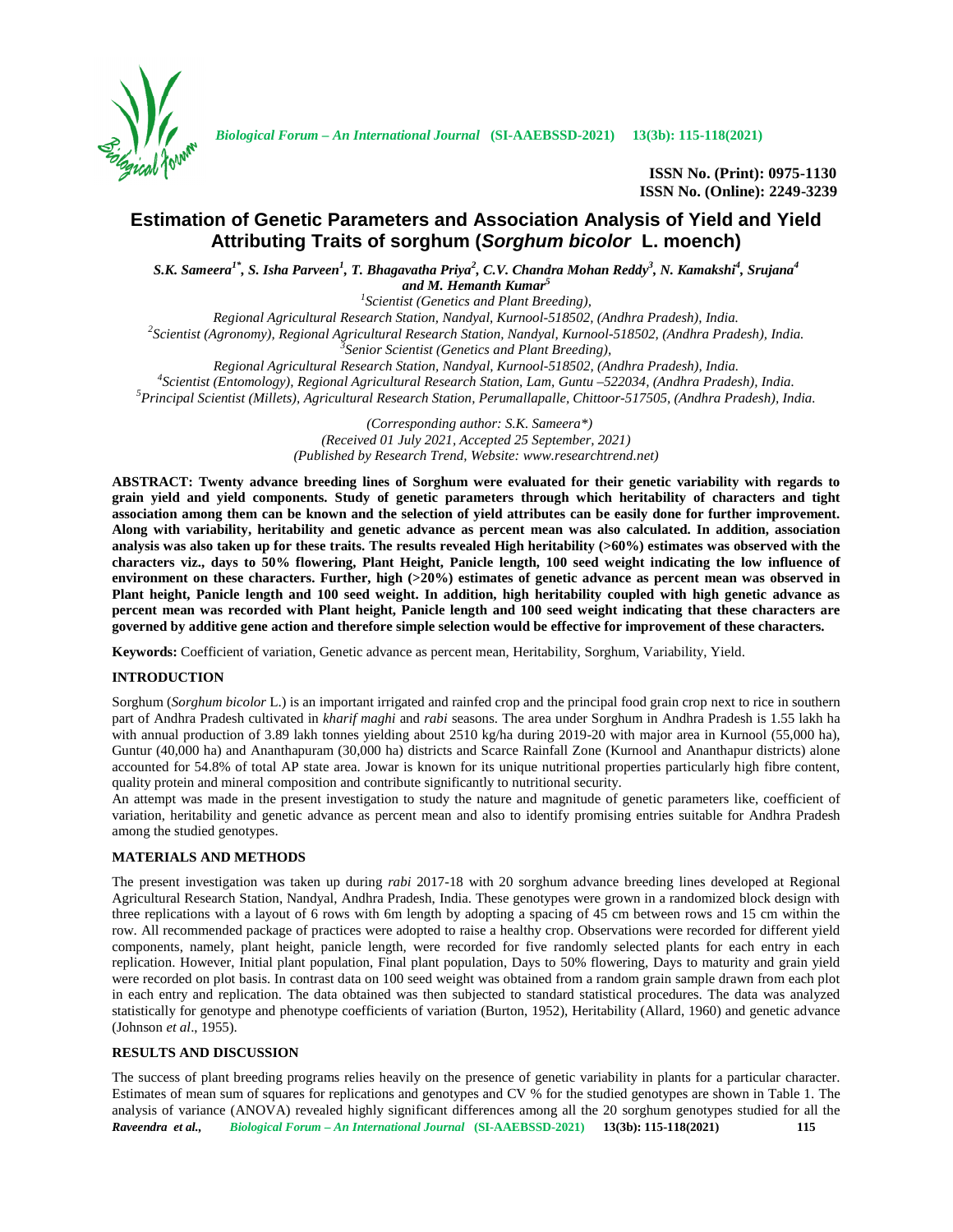traits indicating the existence of adequate variation in the experimental material ample scope of improvement by selection. Similar results were observed by Arunkumar *et al*. (2004); Chavan *et al.* (2010); Hamidou *et al.* (2018).

| Sr. No. | Character                       | <b>Replication</b> | <b>Treatments</b> | <b>Error</b> | $SE_{m+}$ | CV(%) |
|---------|---------------------------------|--------------------|-------------------|--------------|-----------|-------|
|         | <b>Initial Plant Population</b> | 84.11              | 178.96**          | 58.88        | 4.43      | 6.08  |
|         | <b>Final Plant Population</b>   | 181.11             | 178.96**          | 58.88        | 4.43      | 6.23  |
| υ.      | Days to 50% flowering           | 0.51               | $41.18**$         | 3.60         | 1.09      | 2.91  |
| 4.      | Days to maturity                | 0.80               | $44.69**$         | 8.30         | 1.66      | 2.80  |
|         | Plant height (cm)               | 8.01               | 4185.36**         | 107.05       | 5.97      | 5.13  |
|         | Panicle length (cm)             | 0.97               | $16.49**$         | 1.34         | 0.67      | 5.80  |
|         | $100$ seed weight $(g)$         | 0.04               | $1.09**$          | 0.08         | 0.16      | 8.14  |
| δ.      | Grain Yield (kg/ha)             | 381520.41          | 1185274.4**       | 98004.00     | 180.74    | 10.35 |
|         | Fodder Yield (kg/ha)            | 1092370.71         | 6147038.71**      | 236444.55    | 280.73    | 7.11  |

**Table 1: Analysis of variance for yield and yield attributes in Sorghum.**

The mean performance of sorghum genotypes for different yield and yield characters are presented in Table 2. The results revealed that the genotypes NJ 2647, NJ 2659, NJ 2657, NJ 2654 and NJ 2651 are high yielders. The higher grain yield of NJ 2647 (4167 kg/ha) recorded in the present study is attributed to its long panicle length (22.3 cm) and high 100 seed weight (4.3g). These varieties are therefore identified as promising varieties for extensive commercial cultivation.

**Table 2: Mean performances of sorghum genotypes for yield and yield components.**

| Sr. No.          | <b>Treatment</b> | <b>Initial Plant</b><br><b>Population</b> | <b>Final Plant</b><br><b>Population</b> | Days to 50<br>$\frac{0}{0}$<br>flowering | Days to<br>maturity | <b>Plant</b><br>Height<br>(c <sub>m</sub> ) | <b>Panicle</b><br>length<br>(cm) | 100<br><b>Seed</b><br>weight<br>(g) | Grain<br>Yield<br>(kg/ha) | Fodder<br>Yield<br>(kg/ha) |
|------------------|------------------|-------------------------------------------|-----------------------------------------|------------------------------------------|---------------------|---------------------------------------------|----------------------------------|-------------------------------------|---------------------------|----------------------------|
| 1.               | NJ 2647          | 130.3                                     | 127.3                                   | 65.7                                     | 103.0               | 119.0                                       | 22.3                             | 4.3                                 | 4167.0                    | 7315.3                     |
| $\overline{2}$ . | NJ 2659          | 125.3                                     | 122.3                                   | 62.7                                     | 102.3               | 230.0                                       | 22.8                             | 4.5                                 | 4167.0                    | 6883.3                     |
| 3.               | NJ 2657          | 130.3                                     | 127.3                                   | 66.7                                     | 104.0               | 202.7                                       | 17.5                             | 4.1                                 | 3889.0                    | 6883.3                     |
| $\overline{4}$ . | NJ 2654          | 125.7                                     | 122.7                                   | 67.7                                     | 104.7               | 171.7                                       | 22.5                             | 2.6                                 | 3858.0                    | 7037.7                     |
| 5.               | NJ 2651          | 134.0                                     | 131.0                                   | 64.7                                     | 104.7               | 176.3                                       | 19.9                             | 3.2                                 | 3673.3                    | 6389.3                     |
| 6.               | NJ 2660          | 133.0                                     | 130.0                                   | 62.0                                     | 100.0               | 222.7                                       | 24.2                             | 3.5                                 | 3179.3                    | 4938.7                     |
| 7.               | NJ 2664          | 116.3                                     | 113.3                                   | 70.7                                     | 109.3               | 267.0                                       | 20.2                             | 3.1                                 | 3117.7                    | 7716.7                     |
| 8.               | $NTJ-2$          | 108.0                                     | 105.0                                   | 56.3                                     | 95.3                | 205.7                                       | 20.5                             | 4.1                                 | 3025.0                    | 6019.0                     |
| 9.               | NJ 2653          | 112.0                                     | 109.0                                   | 63.3                                     | 98.7                | 176.3                                       | 21.6                             | 4.3                                 | 2994.0                    | 5093.0                     |
| 10.              | NJ 2652          | 128.0                                     | 125.0                                   | 67.7                                     | 102.0               | 181.7                                       | 17.3                             | 3.3                                 | 2901.3                    | 7099.3                     |
| 11.              | NJ 2655          | 125.3                                     | 122.3                                   | 68.7                                     | 104.7               | 244.3                                       | 20.5                             | 3.7                                 | 2839.7                    | 9414.3                     |
| 12.              | NJ 2668          | 135.0                                     | 132.0                                   | 62.7                                     | 98.3                | 239.0                                       | 19.6                             | 3.4                                 | 2778.0                    | 7840.0                     |
| 13.              | NJ 2665          | 135.0                                     | 132.0                                   | 69.0                                     | 107.0               | 235.7                                       | 16.5                             | 3.7                                 | 2747.3                    | 9105.7                     |
| 14.              | NJ 2662          | 118.7                                     | 115.7                                   | 65.7                                     | 101.3               | 169.0                                       | 21.4                             | 2.9                                 | 2747.0                    | 5556.0                     |
| 15.              | NJ 2667          | 120.0                                     | 117.0                                   | 60.3                                     | 99.0                | 220.0                                       | 23.1                             | 3.4                                 | 2623.7                    | 5401.7                     |
| 16.              | NJ 2656          | 131.7                                     | 128.7                                   | 62.0                                     | 98.3                | 189.7                                       | 19.6                             | 4.3                                 | 2592.7                    | 4568.3                     |
| 17.              | NJ 2661          | 130.3                                     | 127.3                                   | 64.7                                     | 103.7               | 208.3                                       | 18.3                             | 3.3                                 | 2531.0                    | 7932.7                     |
| 18.              | NJ 2663          | 122.7                                     | 119.7                                   | 69.3                                     | 107.3               | 135.3                                       | 16.4                             | 2.6                                 | 2469.3                    | 5185.7                     |
| 19.              | NJ 2658          | 132.3                                     | 129.3                                   | 62.0                                     | 100.7               | 236.0                                       | 16.7                             | 3.6                                 | 2130.0                    | 8951.3                     |
| 20.              | NJ 2666          | 129.3                                     | 126.3                                   | 70.0                                     | 109.7               | 197.0                                       | 19.3                             | 2.6                                 | 2006.3                    | 7346.3                     |
|                  | <b>GMean</b>     | 126.2                                     | 123.2                                   | 65.1                                     | 102.7               | 201.4                                       | 20.0                             | 3.5                                 | 3021.8                    | 6833.9                     |
|                  | Min              | 108.0                                     | 105.0                                   | 56.3                                     | 95.3                | 119.0                                       | 16.4                             | 2.6                                 | 2006.3                    | 4568.3                     |
|                  | <b>Max</b>       | 135.0                                     | 132.0                                   | 70.7                                     | 109.7               | 267.0                                       | 24.2                             | 4.5                                 | 4167.0                    | 9414.3                     |
|                  | S.E.             | 4.43                                      | 4.43                                    | 1.10                                     | 1.66                | 5.97                                        | 0.67                             | 0.17                                | 180.74                    | 280.74                     |
|                  | C.D.(5%)         | 12.59                                     | 12.59                                   | 3.12                                     | 4.73                | 16.98                                       | 1.90                             | 0.47                                | 513.78                    | 798.02                     |
|                  | CV(%             | 6.08                                      | 6.23                                    | 2.92                                     | 2.81                | 5.14                                        | 5.80                             | 8.15                                | 10.36                     | 7.12                       |

**Genotypic and Phenotypic Variation:** The range of variation and the estimate of genetic parameters which include heritability in broad sense, coefficient of variation (GCV and PCV) and genetic advance as percent mean are presented in Table 3. A perusal of results revealed that the maximum range was observed for Grain yield per hectare (2006.3 kg– 4167kg) followed by plant height (cm) (119 – 267), fodder yield (kg/ha) (4568.3 – 9414.3). The phenotypic coefficient of variation was higher than genotypic coefficient of variation for all the characters studied showing that all the traits were highly influenced by environment. This result was supported by the scientific writings of Ashok *et al.* (2017); Wadikar *et al.* (2018).High estimates (>20%) of genotypic and phenotypic co-efficient of variation were observed for grain yield (kg/ha) (GCV-22.5) fodder yield (kg/ha)(20.5, 21.7) indicating more variability and scope for selection for the improvement of this character. These results are in line with the results published by Ashok *t al.* (2017) and wadikar *et al.* (2018). Amare *et al.,* (2015); Abraha *et al.,* (2015); Ranjith *et al.,* (2017) also reported similar higher GCV and PCV value for GY and fodder yield of sorghum. The characters plant height, panicle length and 100 seed weight were recorded moderate (10-20%) estimates of genotypic and phenotypic co-efficient of variation. Further, low estimates (<10%) of genotypic and phenotypic co-efficient of variation was observed in initial plant population, final plant population, days to 50% flowering and days to maturity. Similar results were observed by Jain and Patel (2012).

*Raveendra et al., Biological Forum – An International Journal* **(SI-AAEBSSD-2021) 13(3b): 115-118(2021) 116**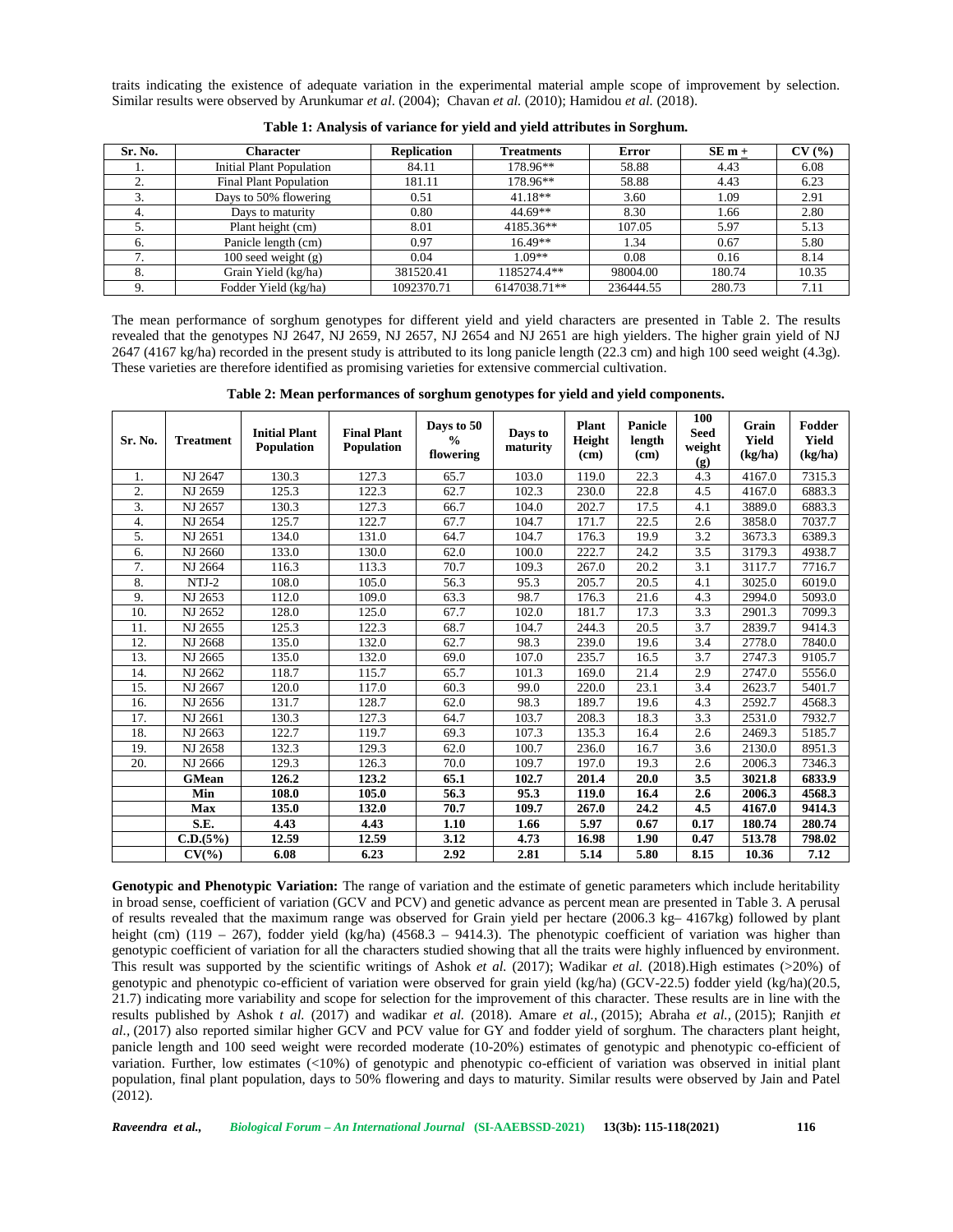The selection efficiency of any yield component depends on both genetic variability and the extent of heritable nature of that trait from one generation to the next generation. High heritability estimates (>60%) were noticed for days to 50% flowering, plant height, panicle length, 100 seed weight, grain yield and fodder yield. However, moderate estimates (30% -60%) of heritability were recorded for initial plant population, final plant population and days to maturity. The results are in conformity with the results of Chavan *et al.* (2010) and Godbharle*et al*, (2010).The results on genetic advance as percent mean studied for yield and yield characters revealed that high  $(> 20%)$  estimates of genetic advance as percent mean for plant height, panicle length, 100 seed weight, grain yield and fodder yield, where as low (<10%) estimates of genetic advance as percent mean recorded for initial plant population, final plant population, days to 50% flowering and days to maturity. Similar findings were reported by Subhashini *et al.* (2020).Further, High heritability coupled with high genetic advance as percent mean was recorded for grain yield/ha (78.7), fodder yield/ha (89.3), 100 seed weight (80.4) and plant height (92.7) revealing that these yield attributing traits are governed by additive gene action and phenotypic selection for these characters will be effective.

| Sr. No. | <b>Character</b>              | Mean   | Range  |            | <b>Coefficient of</b><br>variation |            | <b>Heritability</b><br>in broad | Genetic<br>advance as |
|---------|-------------------------------|--------|--------|------------|------------------------------------|------------|---------------------------------|-----------------------|
|         |                               |        | Min    | <b>Max</b> | <b>GCV</b>                         | <b>PCV</b> | sense                           | percent of<br>mean    |
|         | Initial Plant Population      | 126.2  | 108.0  | 135.0      | 5.0                                | 7.9        | 40.5                            | 6.6                   |
| 2.      | <b>Final Plant Population</b> | 123.2  | 105.0  | 132.0      | 5.1                                | 8.1        | 40.5                            | 6.7                   |
| 3.      | Days to 50 % flowering        | 65.1   | 56.3   | 70.7       | 5.4                                | 6.2        | 77.7                            | 9.9                   |
| 4.      | Days to maturity              | 102.7  | 95.3   | 109.7      | 3.4                                | 4.4        | 59.3                            | 5.4                   |
| 5.      | Plant Height (cm)             | 201.4  | 119.0  | 267.0      | 18.3                               | 19.0       | 92.7                            | 36.3                  |
| 6.      | Panicle length (cm)           | 20.0   | 16.4   | 24.2       | 11.2                               | 12.6       | 78.9                            | 20.6                  |
| 7.      | $100$ Seed weight $(g)$       | 3.5    | 2.6    | 4.5        | 16.5                               | 18.4       | 80.4                            | 30.4                  |
| 8.      | Grain Yield (kg/ha)           | 3021.8 | 2006.3 | 4167.0     | 19.9                               | 22.5       | 78.7                            | 36.4                  |
| 9.      | Fodder Yield (kg/ha)          | 6833.9 | 4568.3 | 9414.3     | 20.5                               | 21.7       | 89.3                            | 40.0                  |

**Table 3: Estimates of variability and genetic parameters for yield and yield components in sorghum.**

**Correlation.** Correlation coefficient is a statistical measure, which denotes the degree and magnitude of association between any two casually related variables. This association is due to pleiotropic gene action or linkage or more likely both. However a study on association of yield and yield components is also essential to simultaneously improve the performance of the genotype. Correlation studies provide nature and extent of association between yield and yield contributing characters. The phenotypic and genotypic correlation was presented in Table 4. In general the genotypic correlation was generally of higher magnitude than phenotypic correlation, indicating that inherent association between various characters studied. In the present investigation, grain yield (kg/ha) was positively and significantly correlated with the yield contributing traits namely, initial plant population, final plant population, panicle length and 100 seed weight indicating the increase in these characters will increase the grain yield and prioritizing these characters through selection process. The results are in conformity with the results of Khandelwal *et al.* (2015). In contrast, non significant association of grain yield was observed with days to 50% flowering, days to maturity and plant height. The results obtained are similar to the results obtained by Aml, *et al.* (2012); Godbharle *et al.* (2010).

| Sr. No.                   | <b>Character</b>                      | r  | Days to 50<br>$\frac{0}{0}$<br>flowering | Days to<br>maturity | Plant<br>Height<br>(cm) | <b>Panicle</b><br>length | 100 Seed<br>weight<br>(g) | <b>Grain Yield</b><br>(kg/ha) | Fodder<br>Yield<br>(kg/ha) |
|---------------------------|---------------------------------------|----|------------------------------------------|---------------------|-------------------------|--------------------------|---------------------------|-------------------------------|----------------------------|
|                           | <b>Initial Plant Population</b><br>1. | rp | $0.1654**$                               | $0.2328**$          | $0.0457**$              | $0.1977**$               | $-0.0612$                 | $0.0045**$                    | $0.2686**$                 |
|                           |                                       | rg | $0.2655**$                               | $0.2338**$          | $0.0712**$              | $-0.3732$                | $-0.0891$                 | $0.0223**$                    | 0.4407                     |
|                           | 2.<br><b>Final Plant Population</b>   | rp | $0.1654**$                               | $0.2328**$          | $0.0457**$              | $-0.1977$                | $-0.0612$                 | $0.0045**$                    | $0.2686**$                 |
|                           |                                       | rg | $0.2655**$                               | $0.2338**$          | $0.0712**$              | $-0.3732$                | $-0.0891$                 | $0.0223**$                    | 0.4407                     |
|                           | Days to 50 % flowering                | rp |                                          | 0.8179              | $-0.0662$               | $-0.3153$                | $-0.4446$                 | $-0.0202$                     | $0.3851**$                 |
|                           | 3.                                    | rg |                                          | 0.9791              | $-0.0887$               | $-0.3907$                | $-0.5664$                 | $-0.0445$                     | $0.4023**$                 |
| 4.                        |                                       | rp |                                          |                     | $-0.0007$               | $-0.2259$                | $-0.4339$                 | $-0.0521$                     | $0.3715**$                 |
|                           | Days to maturity                      | rg |                                          |                     | 0.009                   | $-0.4075$                | $-0.6056$                 | 0.0123                        | 0.449                      |
| 5.                        |                                       | rp |                                          |                     |                         | $-0.0277$                | $0.0589**$                | $-0.2013$                     | 0.4503                     |
|                           | <b>Plant Height (cm)</b>              | rg |                                          |                     |                         | $-0.0387$                | $0.1001**$                | $-0.2454$                     | 0.4767                     |
| 6.                        | Panicle length (cm)                   | rp |                                          |                     |                         |                          | $0.1361**$                | $0.4024**$                    | $-0.3774$                  |
|                           |                                       | rg |                                          |                     |                         |                          | $0.2117**$                | 0.4798                        | $-0.4216$                  |
| 7                         |                                       | rp |                                          |                     |                         |                          |                           | $0.3702**$                    | $-0.0621$                  |
|                           | $100$ Seed weight $(g)$               | rg |                                          |                     |                         |                          |                           | $0.416**$                     | $-0.0875$                  |
| 8.<br>Grain Yield (kg/ha) |                                       | rp |                                          |                     |                         |                          |                           |                               | $-0.0452$                  |
|                           |                                       | rg |                                          |                     |                         |                          |                           |                               | $-0.0806$                  |

**Table 4: Phenotypic and Genotypic correlation coefficients (rp and rg) of yield and yield attributes in Sorghum.**

Along with yield association with other characters which determines the performance of the genotypes, inter associations between the yield attributing characters will also be fetching in the selection of those characters for yield improvement. Initial and final plant population was significantly and positively correlated with days to 50% flowering, days to maturity, plant height and panicle length (phenotypically). Plant height and panicle length had positive significant association with 100 seed weight. The significant and positive association of Plant height with 100 seed weight was also reported by Prasad and Sridhar, (2019). Days to 50% flowering, days to maturity and plant height were negatively correlated with grain yield. These results were also reported by Arunkumar *et al.* (2004).